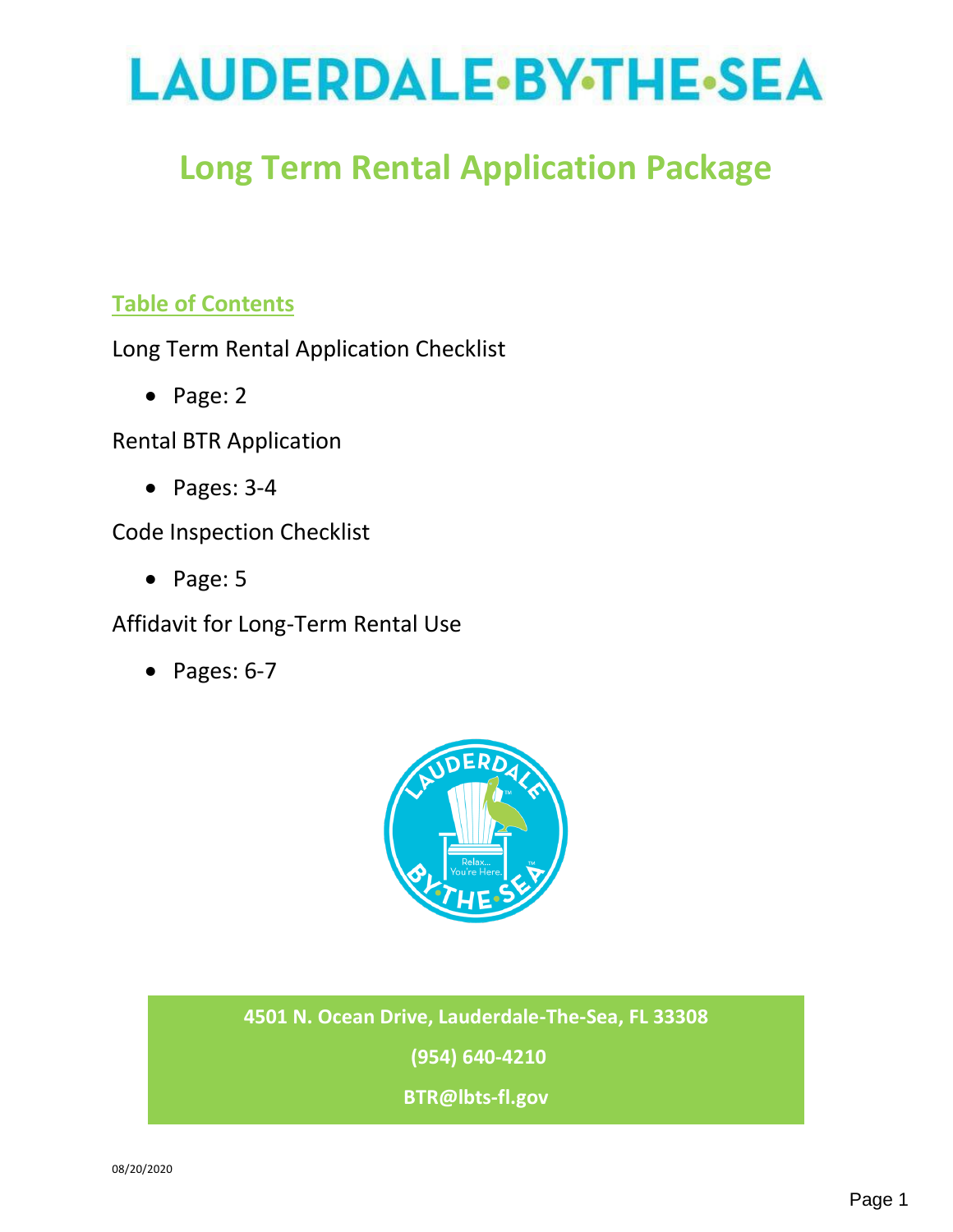## **Application Checklist: Business Tax Receipt**

Congratulations on taking steps forward to opening your rental business in our unique Town. Lauderdale-By-The-Sea wishes you good fortune and aims to help you succeed in your business endeavors. Below, please find the checklist of items you will need in order to submit your rental application for review.

## You Will Need:

- $\Box$  Application for a Business Tax Receipt (BTR), notarized and signed by property owner
- Proof of Zoning Eligibility for Long-Term Rental (to request this, emai[l Zoning@lbts-fl.gov\)](mailto:Zoning@lbts-fl.gov) Application Fee (will be determined upon staff review of your application)
- Photocopy of owner's Driver's License with Current Address or other state identification
- Photocopy of Fictitious Name Registration and/or Articles of Incorporation (if applicable)
- $\Box$  Photocopy of proof of an active Waste-Pro Account

## Other Useful Information

- The owner MUST designate a **RESIDENT AGENT** according to LBTS Code Ordinance 12- 2(e)(4). The application will not be processed without this information.
- Verify the property has an active solid waste service account under the current owner's name, through Waste-Pro. You may call Waste Pro at 954-282-6800. If there is no active account in the current owner's name, the processing of the application may be delayed until one is established.
- Site Inspections—After all of the above checklist items are submitted and reviewed, staff will determine which site inspections are required, and will contact the Resident Agent for scheduling.
	- $\circ$  For information on requirements to pass the Code Inspection, please review the "Long-Term Rental Inspection Checklist."
	- $\circ$  For information on requirements to pass the Fire Inspection, you may email the Fire Marshal at 954-640-4251.
	- o For information on requirements to pass the Building Inspection, you may contact the Building Official at 954-640-4223.
- Zoning Review—The Town's Planning & Zoning Department will conduct periodic reviews of the property throughout the application process.
	- o For information on the Zoning review process, you may email the Business Tax Receipt Staff at [BTR@lbts-fl.gov.](mailto:BTR@LBTS-FL.gov)
- The legal owner of the property must personally complete and sign the BTR application. If you have questions on this, please call 965-640-4210 or email [BTR@lbts-fl.gov.](mailto:BTR@lbts-fl.gov)
- After all applications and accompanying fees and documents have been received, and all required inspections and reviews have been completed and passed without deficiency or violation, the certificate(s) and Business Tax Receipt may be issued.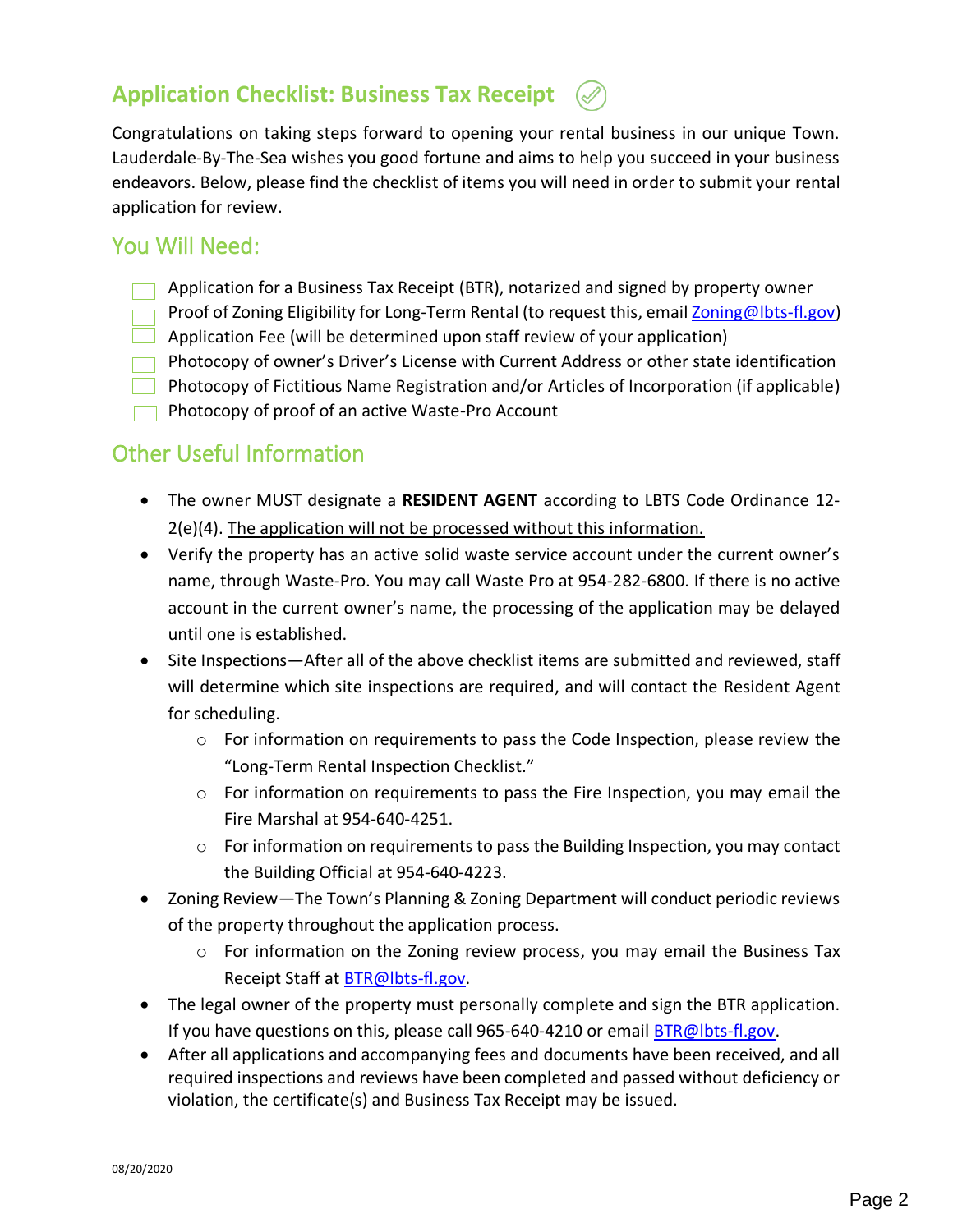## **LAUDERDALE-BY-THE-SEA**

## **LOCAL BUSINESS TAX RECEIPT APPLICATION ALL RENTAL PROPERTIES**

| A) SITE INFORMATION         |                                                                                                                                                                                                                                |  |  |
|-----------------------------|--------------------------------------------------------------------------------------------------------------------------------------------------------------------------------------------------------------------------------|--|--|
|                             |                                                                                                                                                                                                                                |  |  |
|                             | Number of dwelling units at this site: ________________Number of dwelling units to be rented: ________________                                                                                                                 |  |  |
| one is established.)        | Waste Pro Account #: 1822-6800 (if you do not have one, contact Waste Pro at 954-282-6800<br>to set up an account. If you do not have an active account, the processing of your application may be delayed until               |  |  |
| <b>B) OWNER INFORMATION</b> |                                                                                                                                                                                                                                |  |  |
|                             |                                                                                                                                                                                                                                |  |  |
|                             |                                                                                                                                                                                                                                |  |  |
|                             |                                                                                                                                                                                                                                |  |  |
|                             | Owner's Best Phone: Note and South America Commercial Commercial Commercial Commercial Commercial Commercial Commercial Commercial Commercial Commercial Commercial Commercial Commercial Commercial Commercial Commercial Com |  |  |
|                             |                                                                                                                                                                                                                                |  |  |
|                             |                                                                                                                                                                                                                                |  |  |

## **PLEASE NOTE**

If you are **ALSO** applying for a short-term or vacation rental certificate for this property, you may skip Sections C) and D) of this application and move directly to section E).

#### **C) RESIDENT AGENT INFORMATION**

| Resident Agent's Name (must be a specific person, not a business):               |                  |  |  |  |
|----------------------------------------------------------------------------------|------------------|--|--|--|
| Resident Agent's Mailing Address (no P. O. Box): _______________________________ |                  |  |  |  |
| City & State:                                                                    | ZIP:             |  |  |  |
| Resident Agent's Best Phone:                                                     | Alternate Phone: |  |  |  |
| Resident Agent's E-Mail:                                                         |                  |  |  |  |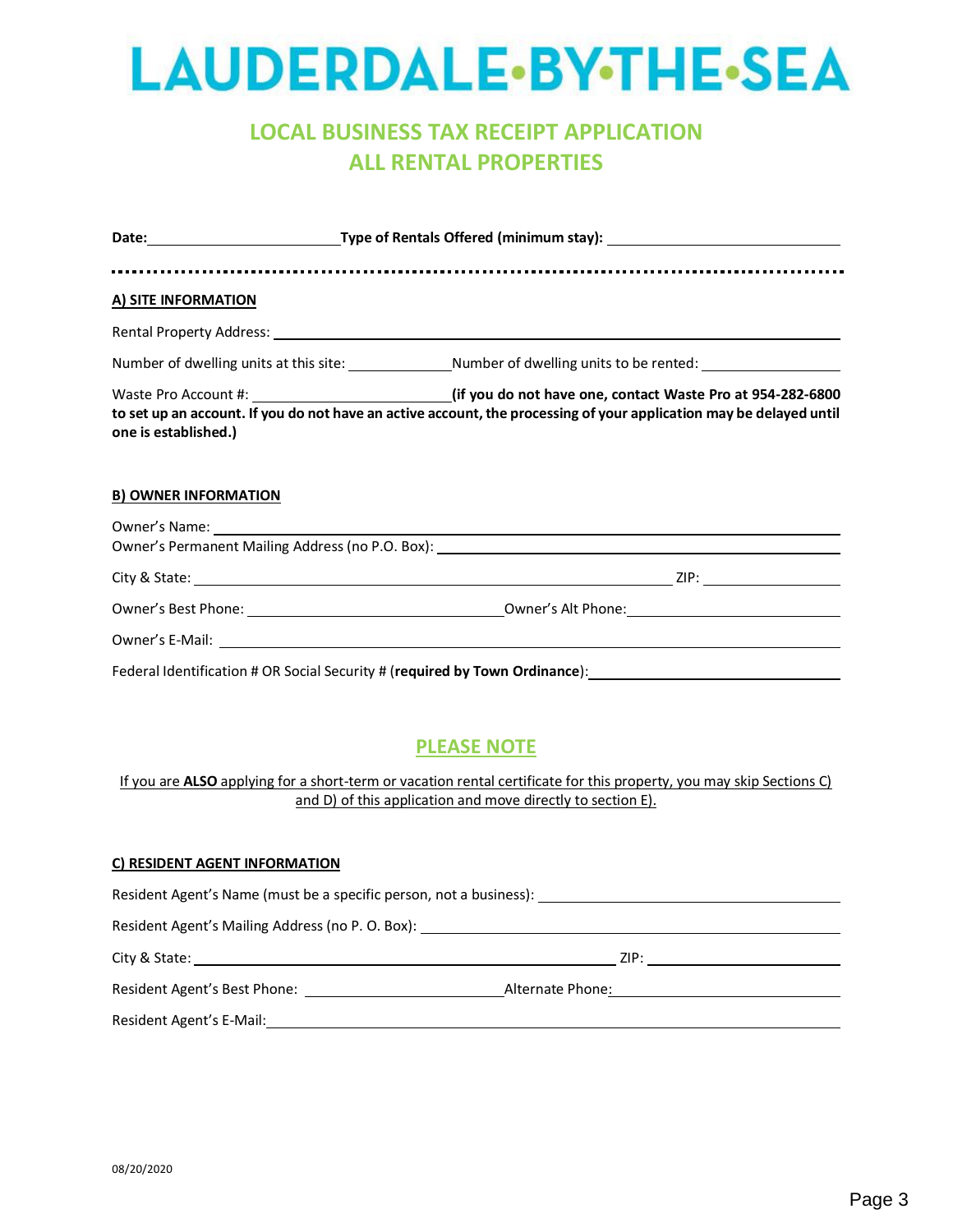#### **D) ADVERTISING INFORMATION**

#### **Please list ALL web ads for this specific dwelling unit.**

| <b>EXAMPLE:</b> www.lauderdalebythesea.com/houses/1234567                                                      |
|----------------------------------------------------------------------------------------------------------------|
|                                                                                                                |
| Homeaway: 1999 and 1999 and 1999 and 1999 and 1999 and 1999 and 1999 and 1999 and 1999 and 1999 and 1999 and 1 |
|                                                                                                                |
|                                                                                                                |
|                                                                                                                |
|                                                                                                                |
| Other:<br><u> 1989 - Andrea Andrew Maria (b. 1989)</u>                                                         |
|                                                                                                                |

#### **E) OWNER'S AFFIDAVIT:**

**I HEREBY DECLARE that all information provided in this application is true and correct and, further, understand that providing false or misleading information on this application may result in being denied, or the loss thereof, of any license or permit issued by the Town of Lauderdale-By-The-Sea which was based upon information provided in this application.**

|                          | Property Owner's Signature:                                               |  |
|--------------------------|---------------------------------------------------------------------------|--|
|                          | <b>Printed Name:</b>                                                      |  |
|                          |                                                                           |  |
| STATE OF FLORIDA         | ) SS:                                                                     |  |
| <b>COUNTY OF BROWARD</b> |                                                                           |  |
|                          | SWORN TO and subscribed before me by means of physical presence or online |  |
|                          | notarization, this day of, 202                                            |  |
|                          |                                                                           |  |
|                          |                                                                           |  |
|                          |                                                                           |  |



| NOTARY PUBLIC, State of Florida  |                            |  |
|----------------------------------|----------------------------|--|
| Personally known                 | or produced identification |  |
| Type of identification produced: |                            |  |

**4501 N. Ocean Drive, Lauderdale-The-Sea, FL 33308 (954) 640-4210 BTR@lbts-fl.gov M-F 8:30 AM-4:30 PM**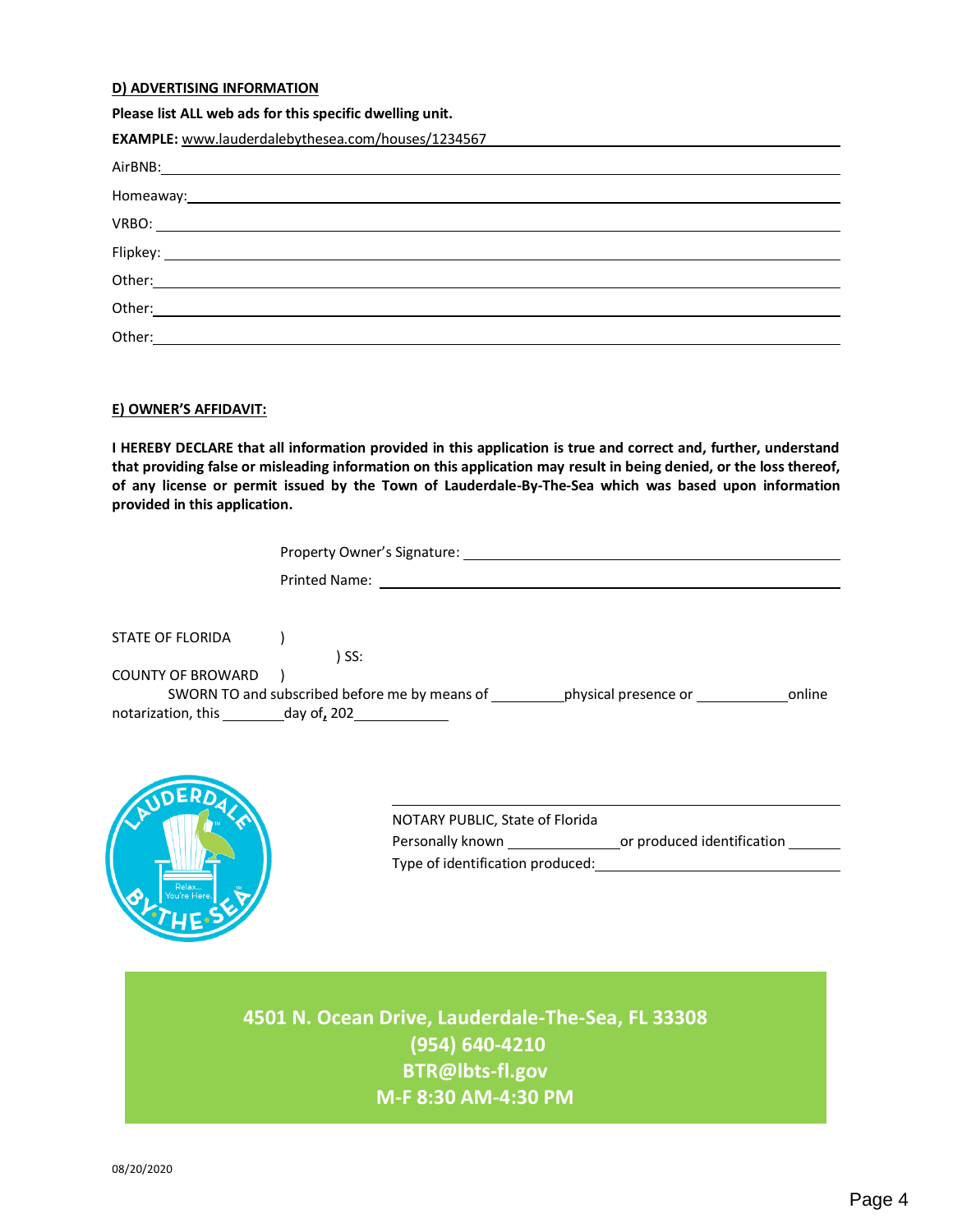## **General Code Inspection Guide All Rental Properties**

## **Outside**

- $\Box$  Driveway and walkways in good condition
- $\Box$  Trash containers kept out of sight
- $\Box$  Roof clean and free of damage
- $\Box$  House painted one continuous color—no chips or peeling
- Exterior walls, fences, gates & foundations free of damage
- $\Box$  Windows, doors, shutters and frames free of damage
- Electric lights, switches and outlets working;
- $\Box$  Boxes covered and utility lines not hanging
- $\Box$  Landscape maintained, trimmed and green
- $\Box$  Pool clean, with clear blue water
- $\Box$  No junk, trash, or outside storage
- $\Box$  No work without permit. For example: a Chickee or Tiki Hut, a storage shed, or new fencing without a permit

## **Inside**

- $\Box$  Windows free of damage, easily open & shut, locks in good condition
- $\Box$  Doors, handles, sliders, hinges, frames and locks in good condition
- **Plumbing (hot & cold) and drains working well; no overflow, leaks, etc.**
- Electric accessories (lighting, outlets, switches) working and safe
- $\Box$  Room layouts are unaltered, without lockouts or other creative reconfigurations that might create extra rooms or extra units
- $\Box$  No Illegal conversions or work without permit. For example: a garage converted to living space, an extra kitchenette, a half-bath converted to a full bath, or a screen patio enclosed into a living space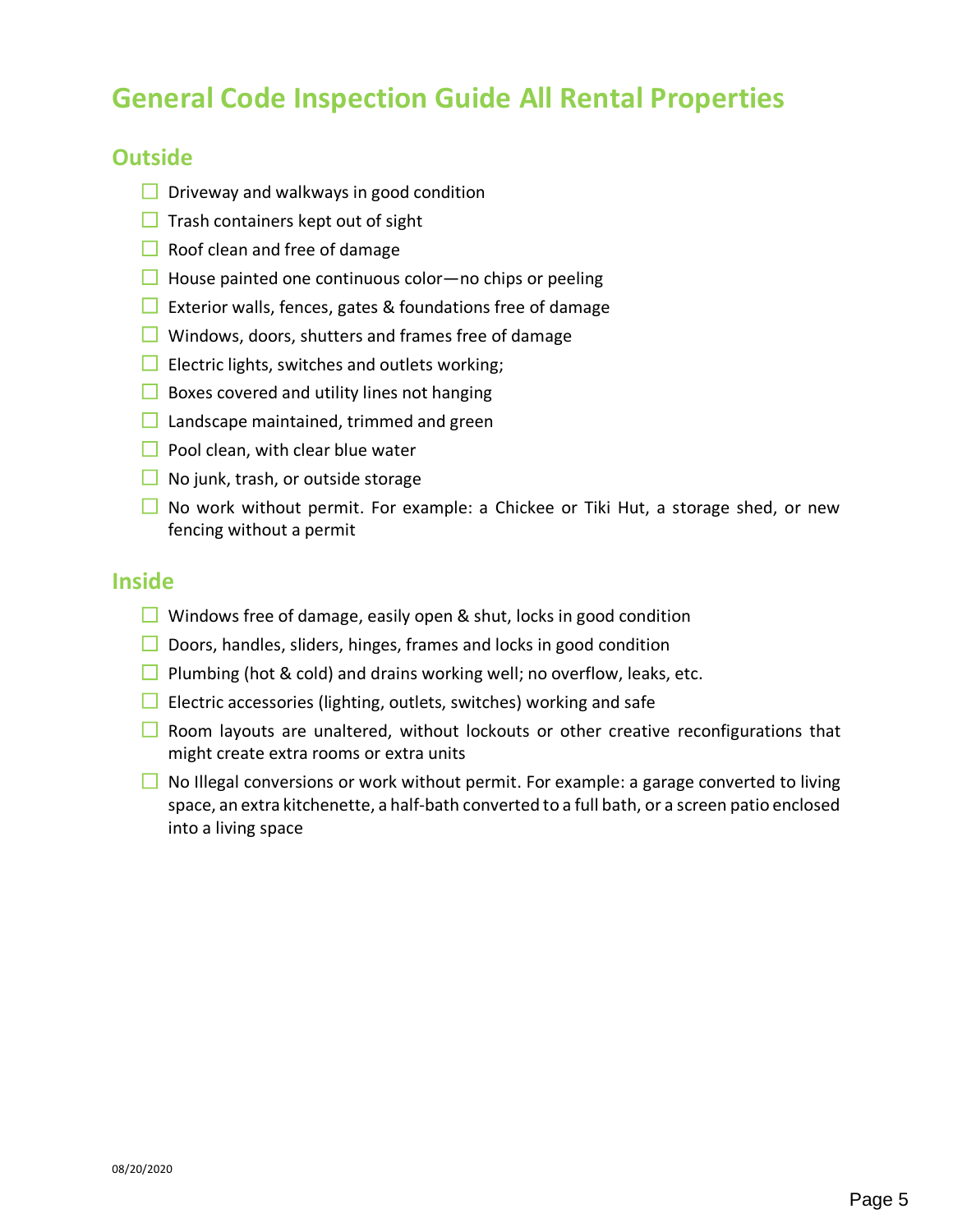## **TOWN OF LAUDERDALE-BY-THE-SEA, FLORIDA SWORN AFFIDAVIT FOR LONG TERM RENTAL USE**

Please complete either Section A or B, depending on which is applicable to your property. Then, sign Section C with notarization.

#### **Section A**

*This Section of the Form is* **ONLY** *to be completed for single-family homes, split lot duplexes, and townhomes.* 

|            |              | as the owner of the |
|------------|--------------|---------------------|
| following: |              |                     |
|            | Owner's Name |                     |

Described property, attest that:

Street Number and Address

I do not rent the subject property to tenants or guests for periods of less than three (3) consecutive months; **AND** I do not advertise it as a place that is available to be rented for periods of less than three (3) consecutive months.

#### **Section B**

*This section of the form is* **ONLY** *to be completed for duplex, triplex, and four (4)-Unit properties or mixed-use developments with one (1) to four (4) dwelling units.* 

|                                  | , as the owner of the |
|----------------------------------|-----------------------|
| following                        |                       |
| Owner's Name                     |                       |
| that:                            | attest                |
| <b>Street Number and Address</b> |                       |

I do not advertise the subject property as a place that is regularly rented to guests for period of less than thirty (30) days and or one (1) calendar month at a time, whichever is less.

I do not rent any portion of the unit or any other unit(s) on the subject property to others for any purpose, more than three (3) times in a calendar year for less than thirty (30) days or one (1) calendar month at a time, whichever is less

08/20/2020